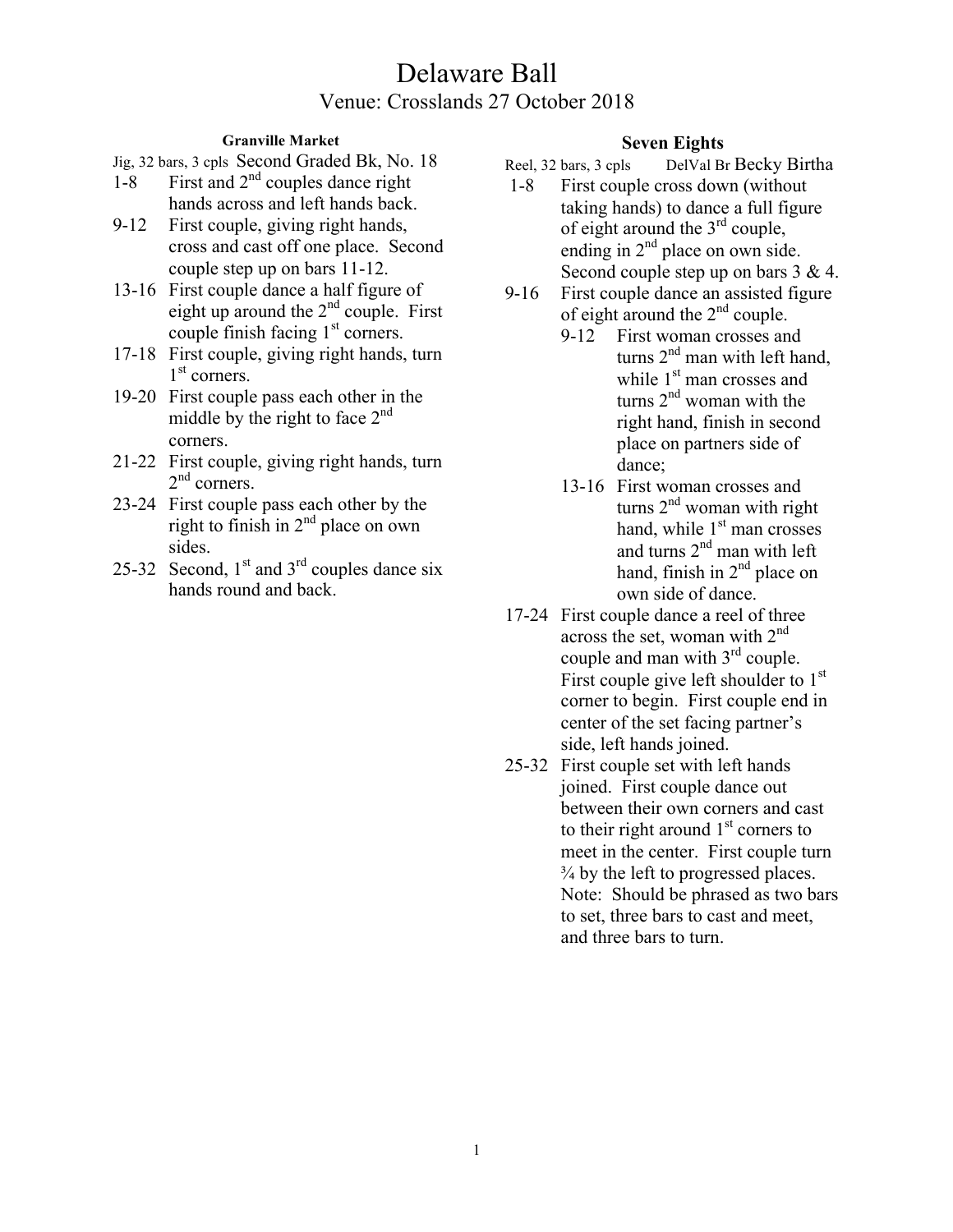### **Delvine Side**

- Strathspey, 32 bars, 3 cpls Book 2, No. 9 1-8 First two couples set and cross passing right shoulders, and repeat.
- 9-16 First couple lead down the middle and up.
- 17-24 Allemande, finishing facing first corners.
- 25-32 Turn corners: turn first corners with two hands, pass right shoulders; turn second corners with two hands, pass right shoulders to 2nd place on own side. (Corners dance for 4 bars.)

### **The Starry Eyed Lassie**

Jig, 32 bars, 3cpls Book 23, No. 11

- 1-4 First and 2nd couples right hands across.
- 5-8 First couple cast one place, 2nd couple lead up. First couple pull back right shoulder with two pas de basque to end back to back facing own sides.
- 9-16 Double triangles, 1st woman ending between 2nd couple, 1st man ending between 3rd couple, facing own sides.
- 17-24 Right shoulder reels of three across the dance, 1st couple ending in 2nd place on partner's side.
- 25-30 All three couples six hands round to the left in six bars.
- 31-32 First couple cross to own sides.

### **Cherrybank Gardens**

Strathspey, 32 bars, 3 cpls set dnc. Drewry

- 1-8 First and  $2<sup>nd</sup>$  couples set, petronella in tandem, repeat (finish 2,1 on partner's side)
- 9-16 Second and  $1<sup>st</sup>$  couples set,  $2<sup>nd</sup>$  couple cross giving right hand while  $1<sup>st</sup>$  couple cross giving left hand,  $1<sup>st</sup>$  woman with  $2<sup>nd</sup>$  couple and  $1<sup>st</sup>$  man with  $3<sup>rd</sup>$  couple dance right hands across
- 17-24 First and  $3<sup>rd</sup>$  couples set and link,  $3<sup>rd</sup>$  and  $1<sup>st</sup>$ couples dance 4 hands round to the left, finish  $3<sup>rd</sup>$  couple facing  $1<sup>st</sup>$  couple
- 25-32 All 3 couples dance Grand Chain  $(2<sup>nd</sup>$  couple cross to start)  $(2,3,1)$

### **Petronella**

- Reel, 32 bars, 2 cpls Book 1, No. 1
- 1-16 First couple dance petronella figure.
- 17-24 Down the middle and up.
- 25-32 Poussette.

## **The Garden Party**

Strathspey, 32 bars, 3 cpls Two by Two (Ligtmans)

- 1-8 First couple set, cast off one place, dance down between the  $3<sup>rd</sup>$  couple and cast up to first corners. Second couple step up on bars 3 & 4.
- 9-16 First couple turn first corner with right hand once round, while  $2^{nd}$  woman and  $3^{rd}$  man set. First couple turn partner with left hand once round while  $2<sup>nd</sup>$  and  $3<sup>rd</sup>$  couples advance clockwise one place. First couple turn new person in first corner position with right hand once round, while  $2^{\text{nd}}$  man and  $3^{\text{rd}}$ woman set. First couple turn partner once round while  $2<sup>nd</sup>$  and  $3<sup>rd</sup>$  couples advance one place clockwise. Finish 3,1,2.
- 17-24 First woman with the  $3<sup>rd</sup>$  couple and  $1<sup>st</sup>$  man with the  $2<sup>nd</sup>$  couple circle left for 3 bars, then open to circle six half-way for 3 bars, finishing on the sides in order 2, 1, 3 with  $1<sup>st</sup>$ couple on partner's side, all set.
- 25-32 Dance six bar reels of three across the dance,  $1<sup>st</sup>$  man with the  $2<sup>nd</sup>$  couple and  $1<sup>st</sup>$ woman with the third couple,  $1<sup>st</sup>$  couple crossing on bars 31-32.

## **Irish Rover**

#### Reel, 32 bars, 3 cpls Cosh, No. 22 1-4 Second couple step up as 1st couple lead down two places and cast up around 3rd couple into

- 5-8 Three hands across with right hands, 1st man with 3rd couple and 1st woman with 2nd couple.
- 9-12 Half diagonal reel of four with first corners.
- 13-16 Half diagonal reel of four with second corners. At end of reel, 1st couple turn 3/4 with left hands to enter
- 17-24 Left shoulder reels of three across the dance, 1st man with 3rd couple and 1st woman with 2nd couple. Finish in second place.
- 25-28 Diagonal half rights and lefts, 1st man giving right hand to 2nd man to begin and 1st woman giving right hand to 3rd woman.
- 29-32 Diagonal half rights and lefts again, 1st man giving right hand to 2nd woman to begin and 1st woman giving right hand to 3rd man.

# **TEA**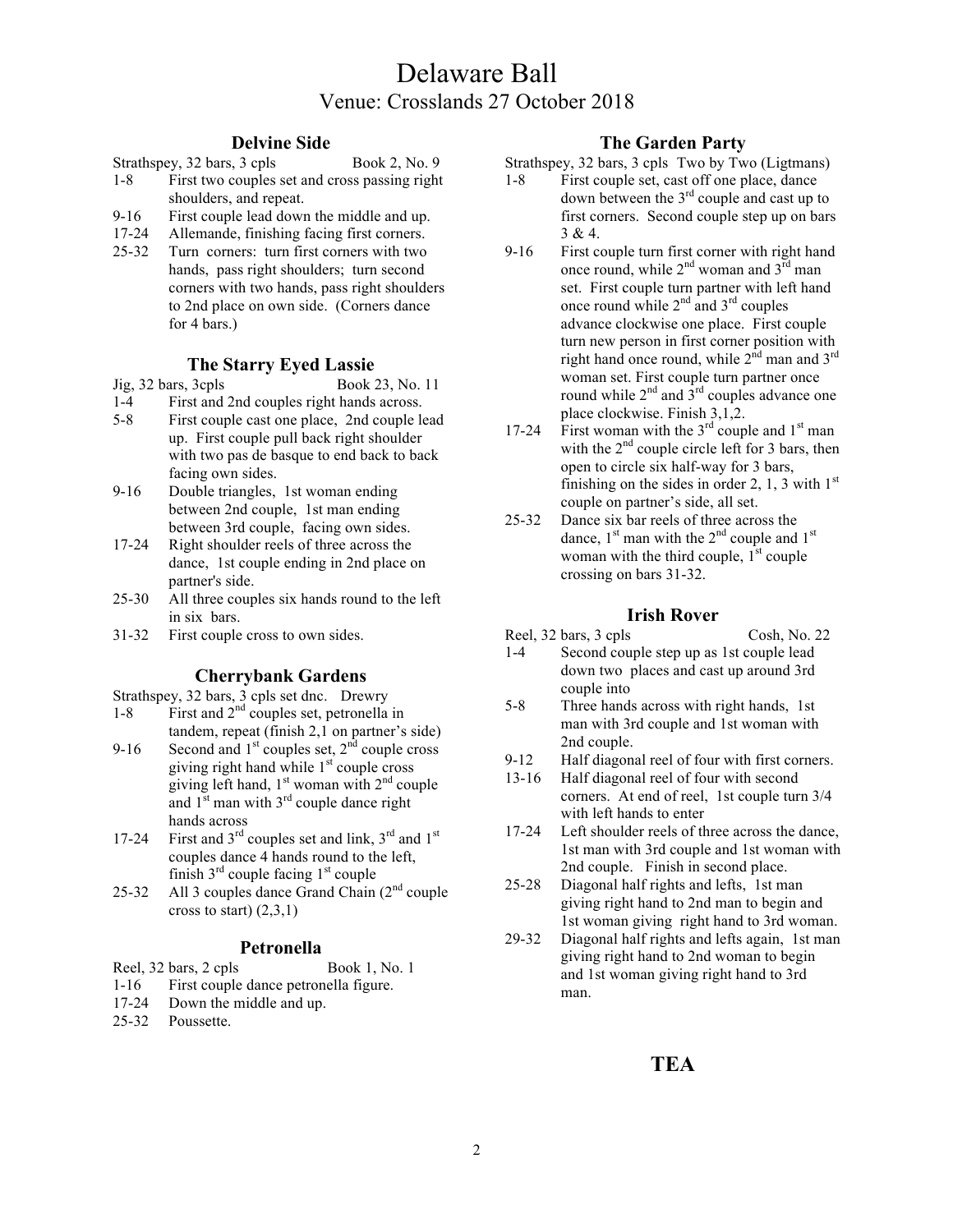## **The Machine Without Horses**

- Jig, 32 bars, 3 cpls Book 12, No. 12 1-4 First couple set and cast off one place, 2nd couple step up.
- 5-8 First and 3rd couples right hands across once round.
- 9-12 First couple set and cast up. Second couple step down.
- 13-16 First and 2nd couples left hands across once round.
- 17-24 First couple followed by 2nd couple dance down through 3rd couple and cast up. They all dance up to the top and 1st couple casts into 2nd place.
- 25-32 Rights and lefts.

### **Strathglass House**

- Strathspey,  $32 \text{ bars}$ ,  $3 \text{ cpls}$  Book 13, No. 9
- 1-4 All three couples join hands at the sides and set. They then dance six hands round to the left halfway.
- 5-8 All set again and continue around to the left.
- 9-16 First couple cross below 2nd couple, cast down, lead up to the top and cast off one place to face corners.
- 17-24 Corner, partner, corner, partner, finishing between corners on partner's side.
- 25-28 All advance and retire.
- 29-32 First couple turn with both hands 1-1/2 times to places.

### **Shiftin' Bobbins**

Reel, 32 bars, 3 cpls Omskirk 6

- 1-4 Second couple step up as 1st couple cross down with right hands to give hands to corners, as in The Sailor. All set.
- 5-8 First couple dance out through the sides, cast up around 2nd couple and dance down to 2nd place, nearer hands joined.
- 9-12 First couple dance hands across on the sides.
- 13-16 First couple followed by 2nd and 3rd couples dance down the middle.
- 17-20 All turn and dance back, 3rd couple followed by 2nd couple casting off into
- 21-24 Hands across on the sides of the dance.
- 25-28 First couple dance up through top of dance and cast off to 2nd place on partner's side.
- 29-32 First couple dance half figure of 8 around second couple above.

### **Noah's Ark**

- Jig, 32 bars, 2 cpls Book 43, No. 6 1-4 First couple dance a half figure of eight round  $2<sup>nd</sup>$  couple, crossing down to begin.
- 5-8 First man and 2nd woman turn with the left hand once round while  $1<sup>st</sup>$  woman and  $2<sup>nd</sup>$ man turn with the right hand once round. Second couple remain facing out.
- 9-12 Second couple dance a half figure of eight round  $1<sup>st</sup>$  couple, beginning by dancing up behind own sidelines, and finish facing out. All are now on opposite sides of the dance.
- 13-16 First and  $2<sup>nd</sup>$  men turn with the left hand once round, while  $1<sup>st</sup>$  and  $2<sup>nd</sup>$  women turn with the right hand once round.
- 17-18 First and  $2<sup>nd</sup>$  couples face diagonally in and, without joining hands, set -  $1<sup>st</sup>$  man setting to  $2<sup>nd</sup>$  woman and  $1<sup>st</sup>$  woman setting to  $2<sup>nd</sup>$ man.
- 19-20 First and  $2<sup>nd</sup>$  couples dance right hands across half-way round. All are now on own sides,  $1<sup>st</sup>$  couple in second place and  $2<sup>nd</sup>$ couple in first place.
- 21-22 Second man and  $1<sup>st</sup>$  woman face each other diagonally and set.
- 23-24 Second man and  $1<sup>st</sup>$  woman turn with the left hand three-quarters round, to finish in a diagonal line between  $2<sup>nd</sup>$  woman and  $1<sup>st</sup>$ man, facing partners.
- 25-32 Second and  $1<sup>st</sup>$  couples dance a diagonal reel of four. On the last two bars,  $2<sup>nd</sup>$  man and  $1<sup>st</sup>$ woman dance up or down into the side lines to new places on own sides, while  $2<sup>nd</sup>$ woman and  $1<sup>st</sup>$  man curve round to the right into new positions.

### **The Lea Rig**

- Strathspey, 32 bars, 2 cpls, Book 21, No. 5
- 1-16 First and 2nd couples dance petronella figure together. (Second couple moves up to complete the diamond on first two bars. Second couple uses traveling step to return to places on bars 15-16.)
- 17-24 First couple leads down the middle and up.
- 25-28 First and 2nd couples dance right hands across right round.
- 29-32 First and 2nd couples dance half poussette.